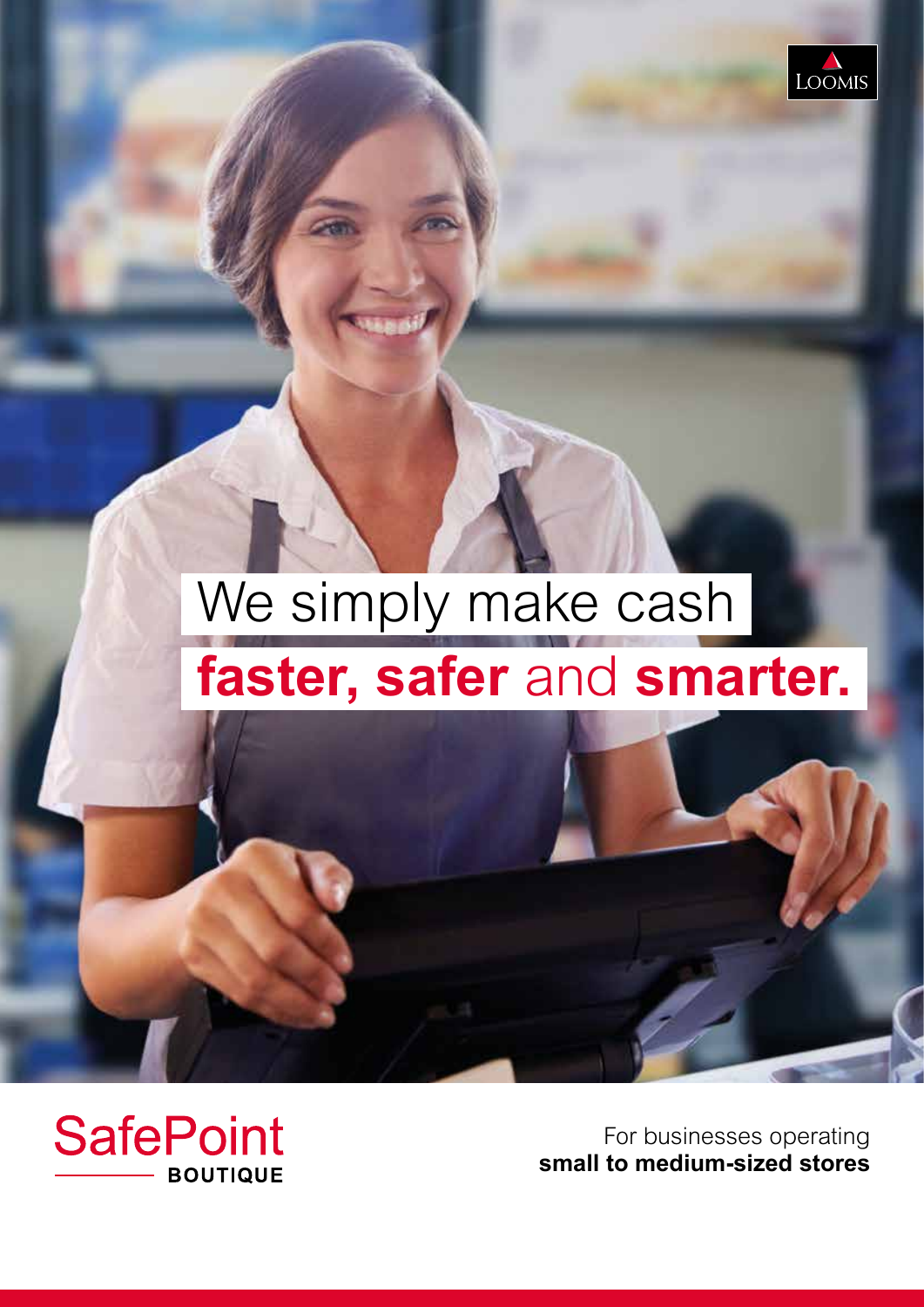For many consumers, cash is still king. Indeed, there is more cash in circulation around the world than ever before.

**Loomis SafePoint Boutique** is the key to handling cash in the digital future. It's a unique range of **end-to-end back office cash solutions** for any size of business operating small to medium sized stores – from a single outlet to national and international chains.

SafePoint takes the hard work out of counting, sorting and banking takings. It's based on **unique technologies** and **strong partnerships** with industry leaders – and backed by the Loomis guarantee of **clarity, reliability and trust.**

SafePoint takes care of every aspect of your cash management, helping your customers enjoy the unique flexibility, availability and accessibility of cash. That gives you more time to focus on serving more customers, building your business… and **boosting your bottom line.**

#### **We look after your cash, so you can look after your business.**



LOOMIS

# Our unique solutions make your life easier by making

#### **Faster**

Our end-to-end solutions offer a true one stop shop for all your cash needs. We'll help you choose the best solution for your business, deliver on-site training for you and your staff and look after delivery, installation and maintenance.

#### **Safer**

As soon as you deposit your money in your connected safe, it's insured – and can be credited to your bank overnight. Decades of Loomis cash handling know-how and our specially-chosen expert manufacturing partners mean reliability and total peace of mind.

#### **Smarter**

Smart technologies, services and software include AI for dynamic logistics and cash needs forecasting, plus monitoring and access to data for tracking all your cash operations.

## **Believe in Cash and South Assembly and South Assembly Cash in Cash and South Assembly Cash in Cash and South Assembly Cash in Cash and South Assembly Cash in Cash in the digital era and South Assembly Cash in the digital**

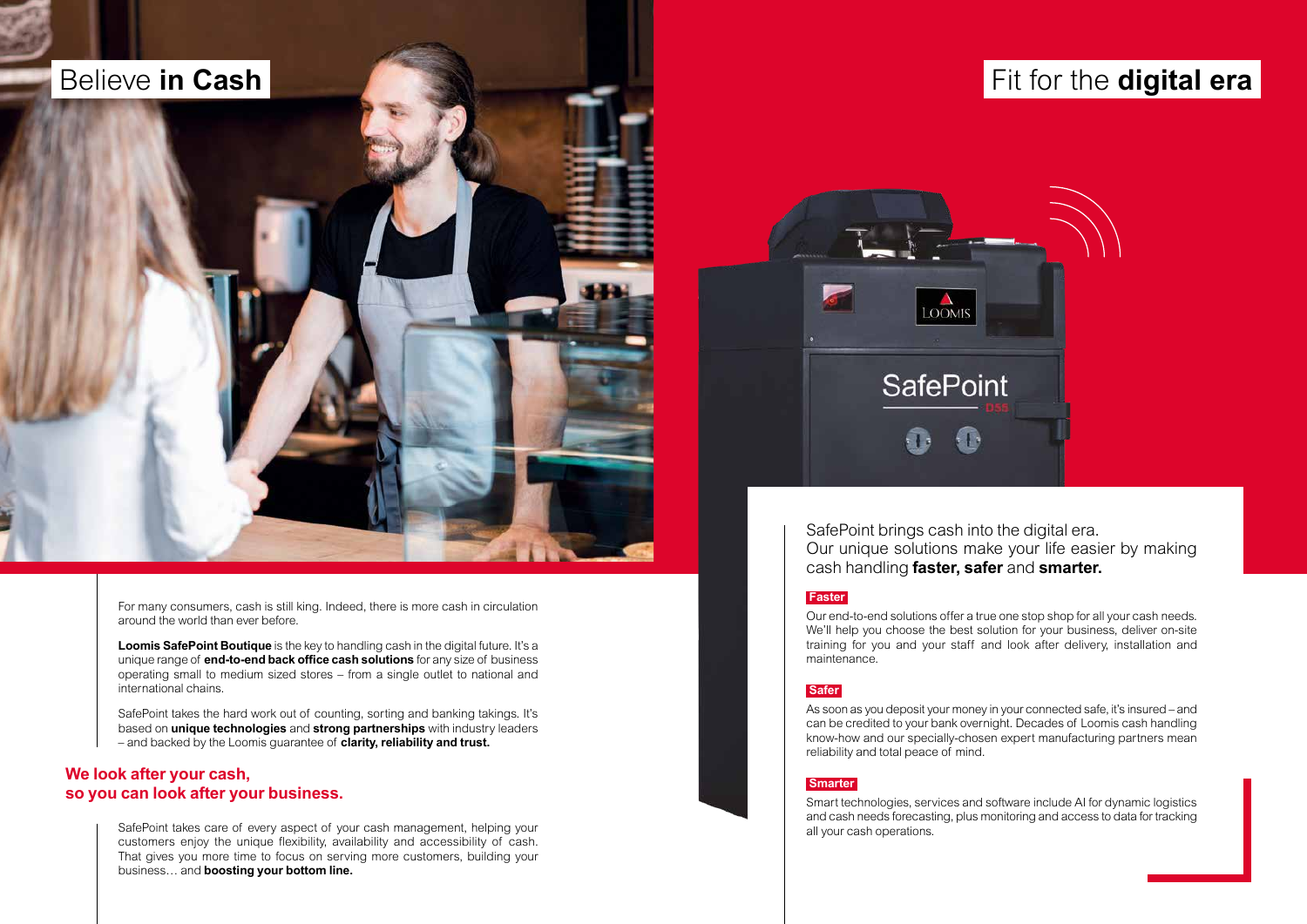Our smart collection services mean we'll deliver cash and transport your takings as needed at times that suit you, reducing inconvenience and maximizing efficiency.

Depending on your solution, cash deposited in your safe can be credited directly to your bank account overnight. We take care of everything.

#### **Digital solutions for a mobile world.**

Every SafePoint solution includes access to our portal to track your cash use, manage your subscription and make the most of every SafePoint service. Our mobile app means you can manage your cash from wherever you are.

delivery and installation on-site personnel training **service & maintenance** 

## Simpler. Faster. Better. SafePoint **makes cash simple**

### **Complete back office cash deposit solution**



SafePoint is a subscription service covering all your cash handling needs to cut the **time, labour and cost** it takes to manage your business. We'll create the right solution for you today, then help you change it as your business grows.

Your connected safe is at the heart of your SafePoint solution. Designed to match your business, it's **like going to the bank without leaving your store.**

- **Easy deposit** of notes and coins throughout the day – helping reduce shrinkage and risk
- **Automatic credit**<sup>\*</sup> direct to your company bank account
- **Instant insurance**<sup>\*</sup>, monitoring and registering of all deposits
- **Secure transport** to Loomis cash facilities for sorting, counting and reconciliation
- **Digital services** for total remote management of all your cash handling needs

#### **Easy deposit. Total peace of mind.**

## Affordable subscriptions designed to

## **match your business,** today and tomorrow.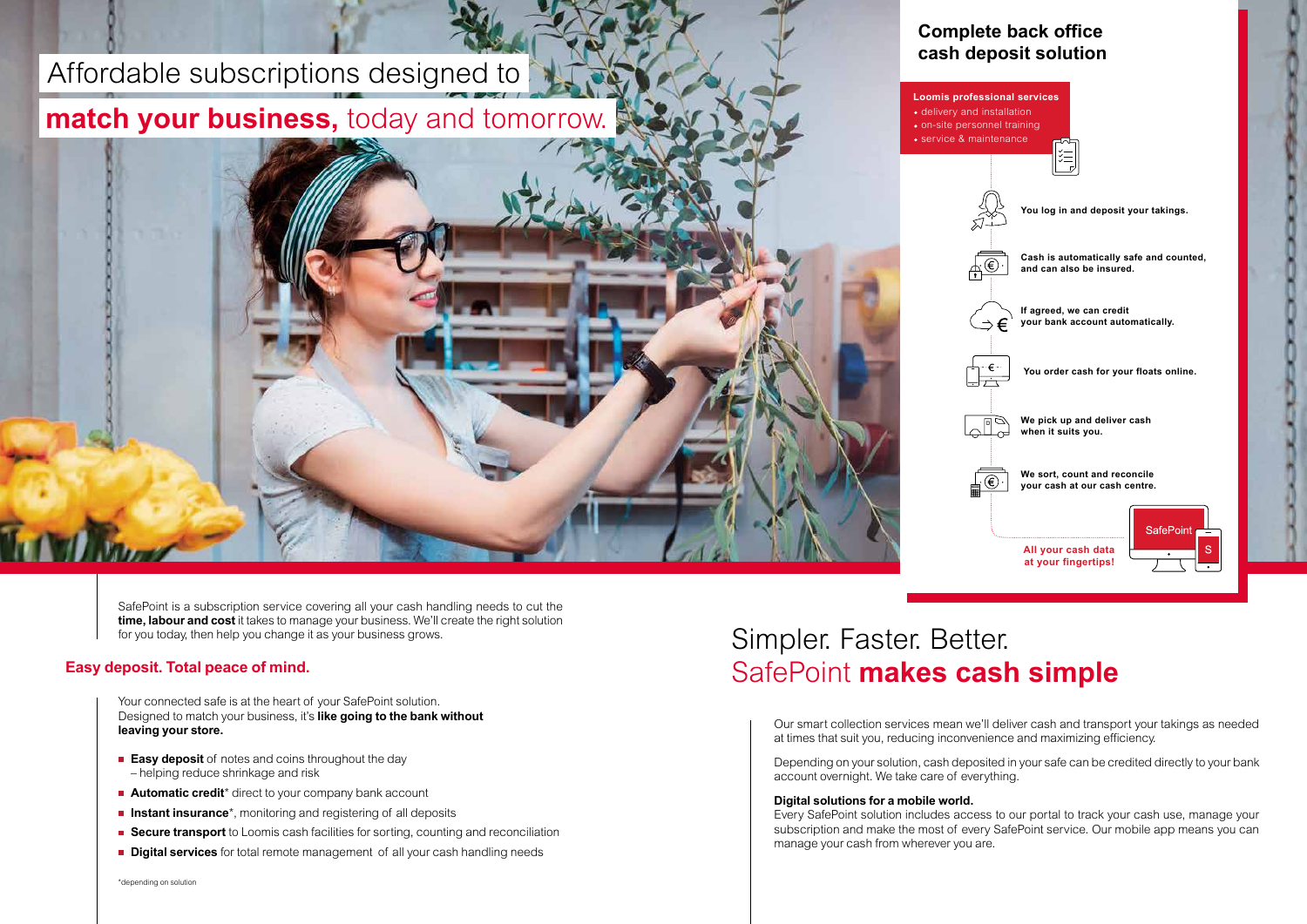#### **Multiple franchise convenience retailer**

With franchisees using takings to lend money to themselves and their friends, and a chronic shrinkage problem, cash was becoming a real problem for a well-known retail chain in Scandinavia.

By deploying Loomis SafePoint, they were able to solve the problem instantly. Cash takings are deposited daily into the safe, instantly insured, and credited to the retailer's account overnight.

#### **Benefits:**

- Reduced shrinkage, counterfeit detection and risk of theft
- $\blacksquare$  Improved cash flow
- $\blacksquare$  Improved security for employees
- Reduced time spent handling cash
- Closed loop cash management
- Reduced shrinkage
- $\blacksquare$  Full service including safe maintenance and insurance, cash collection and processing

#### **National Cinema Chain**

As well as facing shrinkage problems in a cash-heavy business, a national chain of cinemas in the UK wanted a faster, more convenient way to deal with its takings so staff and manager alike could spend more of their time serving customers.

#### **Benefits:**



At the heart of this solution, we offer a choice of four smartsafes.



|                                 |          |                 |                 |                     | $\circ$             |
|---------------------------------|----------|-----------------|-----------------|---------------------|---------------------|
| Characteristics                 | Solo     | D <sub>10</sub> | D <sub>18</sub> | <b>D25 Electrum</b> | D <sub>25</sub> Obo |
| Maximum capacity in banknotes   | Variable | 1.000           | 1.800           | 2.500               | 2.500               |
| Dimensions in cm (H / D / L)    | Variable | 65 x 56 x 32    | 76 / 42 / 63    | 81/55/46            | 120/60/             |
| 2 <sup>nd</sup> accessible safe | Optional | Optional        | Optional        | Optional            | Optiona             |
| Coin counting unit              | N/A      | <b>No</b>       | Yes             | Optional            | Optiona             |
| Multi-account (same bank)       | N/A      | Yes             | Yes             | Yes                 | Yes                 |
| Weight                          | Variable | 54kg            | 260kg           | 265kg               | 480kg               |
| Web portal                      | N/A      | Yes             | Yes             | Yes                 | Yes                 |
|                                 |          |                 |                 |                     |                     |

| <b>Professional Services</b> |  |
|------------------------------|--|
| Installation                 |  |
| Training                     |  |
| Maintenance                  |  |
|                              |  |

| Cash services           | € |  |
|-------------------------|---|--|
| Pickup and delivery     |   |  |
| Counting and sorting    |   |  |
| Daily credit (optional) |   |  |

### A complete range to cover **every need.**